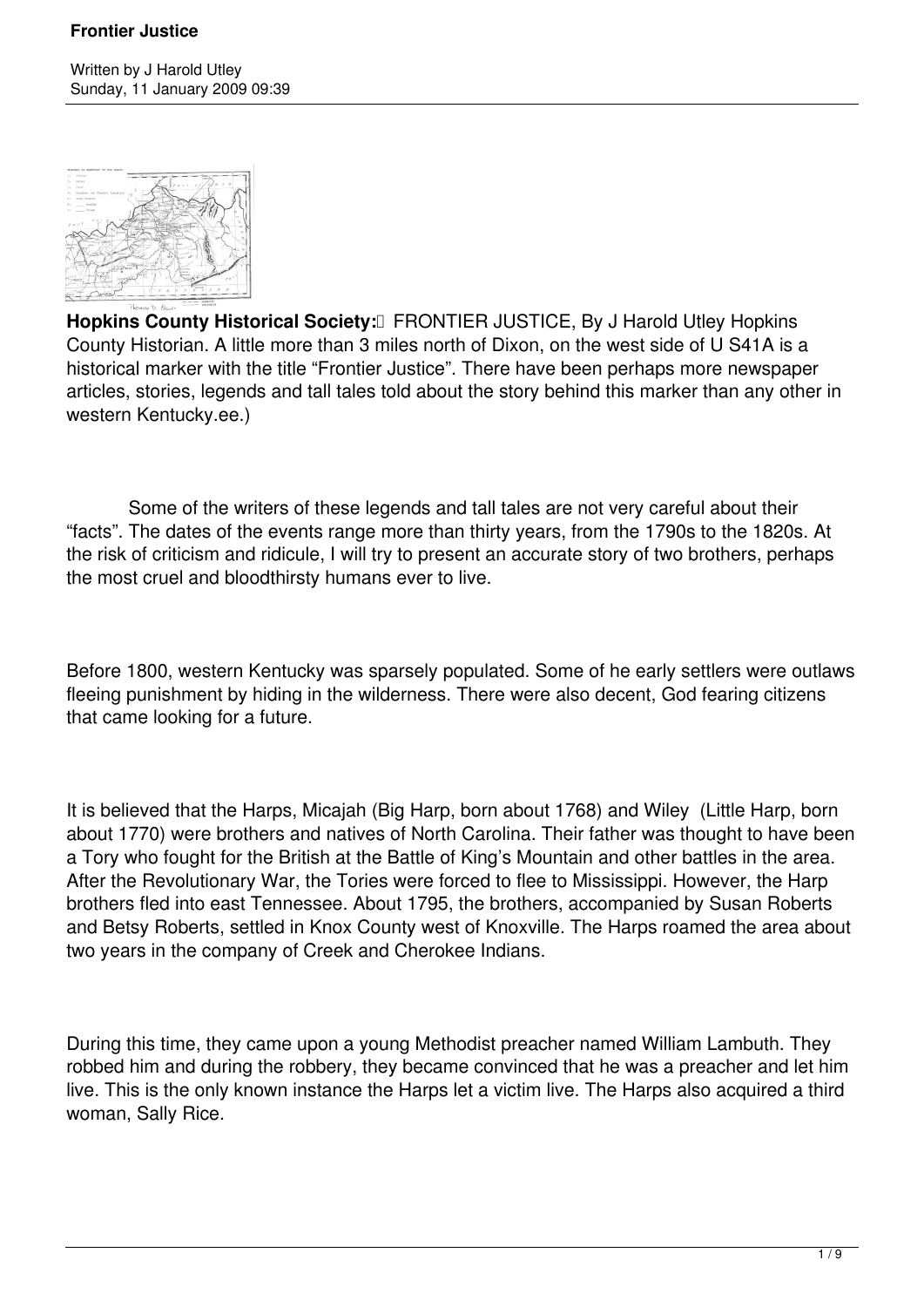Written by J Harold Utley Sunday, 11 January 2009 09:39

When the local residents began missing livestock and had buildings burned, their suspicions turned toward the Harps. The brothers and their women fled the area toward Cumberland Gap. Edward Tiel and a group of "Regulators" captured the Harps in the Cumberland Mountains. As the captors, with their prisoners, reached a point about five miles from Knoxville, the Harps escaped.

The Harps went to a "rowdy groggery" west of Knoxville. Here they met a man named Johnson from Jefferson County. A few days later his body, ripped open and filled with rocks, was found in the Holston River. The Hughes and Metcalfes, from the tavern, came forth and accused the Harps, who were nowhere to be found. The Hughes and Metcalfes were accused, tried and acquitted. However, they were forced to leave the area.

Apparently the Harps had previously arranged to meet the women in case of trouble. Shortly after the killing of Johnson, they met in Western Virginia near Cumberland Gap. In December 1798, the five entered Kentucky and traveled the Wilderness Road.

Their first victim in Kentucky was a peddler named Peyton. They killed him, took his horse and some of his goods. This occurred on the Cumberland River in what is now Knox County. The Harps and their women continued on this trail toward Crab Orchard and Stanton, in Lincoln County. Here they overtook two men from Maryland named Paca and Bates. They agreed to travel together and later to camp together overnight. The Harps maneuvered behind the men and shot them. Bates died instantly. Paca, badly wounded, attempted to rise. Big Harp, using his tomahawk, completed killing Paca by splitting his head open. They took everything the men had, gold and silver, and Continental coins.

They continued on the Wilderness Road to a tavern kept by John Farris, in what is now Rockcastle County, near Crab Orchard. Along the way, they were joined by Stephen Langford, from Virginia, who was on his way to visit kinfolks at Crab Orchard and to possibly make this his home.

The next morning, Langford bought breakfast for the Harps and foolishly displayed his money. He and the Harps left together that morning. A few days later, Langford's body was discovered. The body was taken to Farris' tavern where it was identified. Suspicion fell on the Harps and they were caught near Crab Orchard. The captives were taken to Stanford and placed in jail.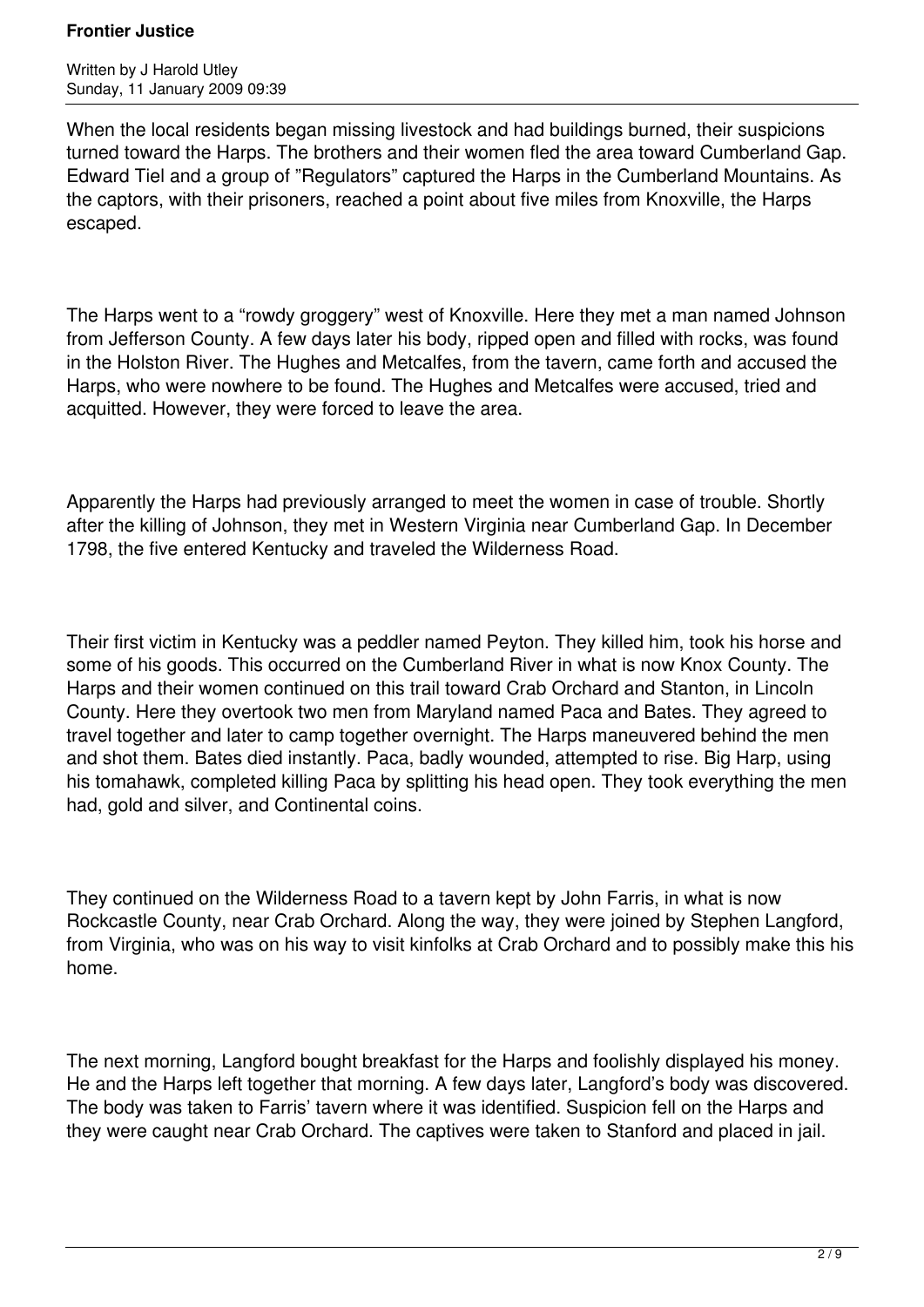Written by J Harold Utley Sunday, 11 January 2009 09:39

On January 5, 1799, the five prisoners were taken to Danville to await trial in April before the District Court. On March 16, 1799, the Harp brothers escaped jail, leaving behind their three women and two newborn infants. The three women remained in jail and on April 8,1799, Sally Harp gave birth to a daughter. The women were tried in the April term of District Court and found not guilty.

Again the Harps and their women had made plans in advance in case of trouble. The Harps had made good their escape and departed to parts unknown. The acquitted women had expressed a desire to return to Knoxville. The good citizens of Danville took up a collection of clothes and money to help them on their way.

The women had traveled less than thirty miles when they changed directions toward the Green River. They traded the mare for a canoe and started down river. They traveled down river for a distance of over two hundred miles to a prearranged meeting place near Diamond Island at the mouth of Highland Creek in what is now Henderson County.

Governor James Garrard issued a memorandum authorizing josh Ballenger to capture the Harps. Ballenger and his regulators began their chase of the Harps. Near the headwaters of Rolling Fork, a branch of Salt River, they suddenly came upon the Harps. In the confusion, the Harps again escaped. Henry Skaggs, one of the original "Long Hunters" suggested they go to his farm and get his dogs to follow the Harps' trail. Lost time and darkness caused most of the men to leave the chase. Skaggs went to a nearby "log rolling" to try to recruit new men. The men felt the trail was too cold and continued their "log rolling".

With the aid of Major James Blain, Skaggs went to the home of Colonel Daniel Trabue, a Revolutionary War soldier, who lived about three miles west of what is not Columbia in Adair County. Ironically while the discussion was going on, John Trabue, thirteen-year-old son of Daniel, was killed by the Harps.

On April 22, 1799, Governor Garrard issued a proclamation offering a three hundred dollar reward for the capture of Micajah (Big) Harp and the same sum for the capture of Wiley (Little) Harp. Before the proclamation could be circulated, reports reached people that the Harps had killed a man named Dooley, near what is now Edmonton in Metcalfe County, and a man named Stump on the Barren River, about eight miles below Bowling Green. It will never be known of other murders were committed on their way down river to their rendezvous with their women.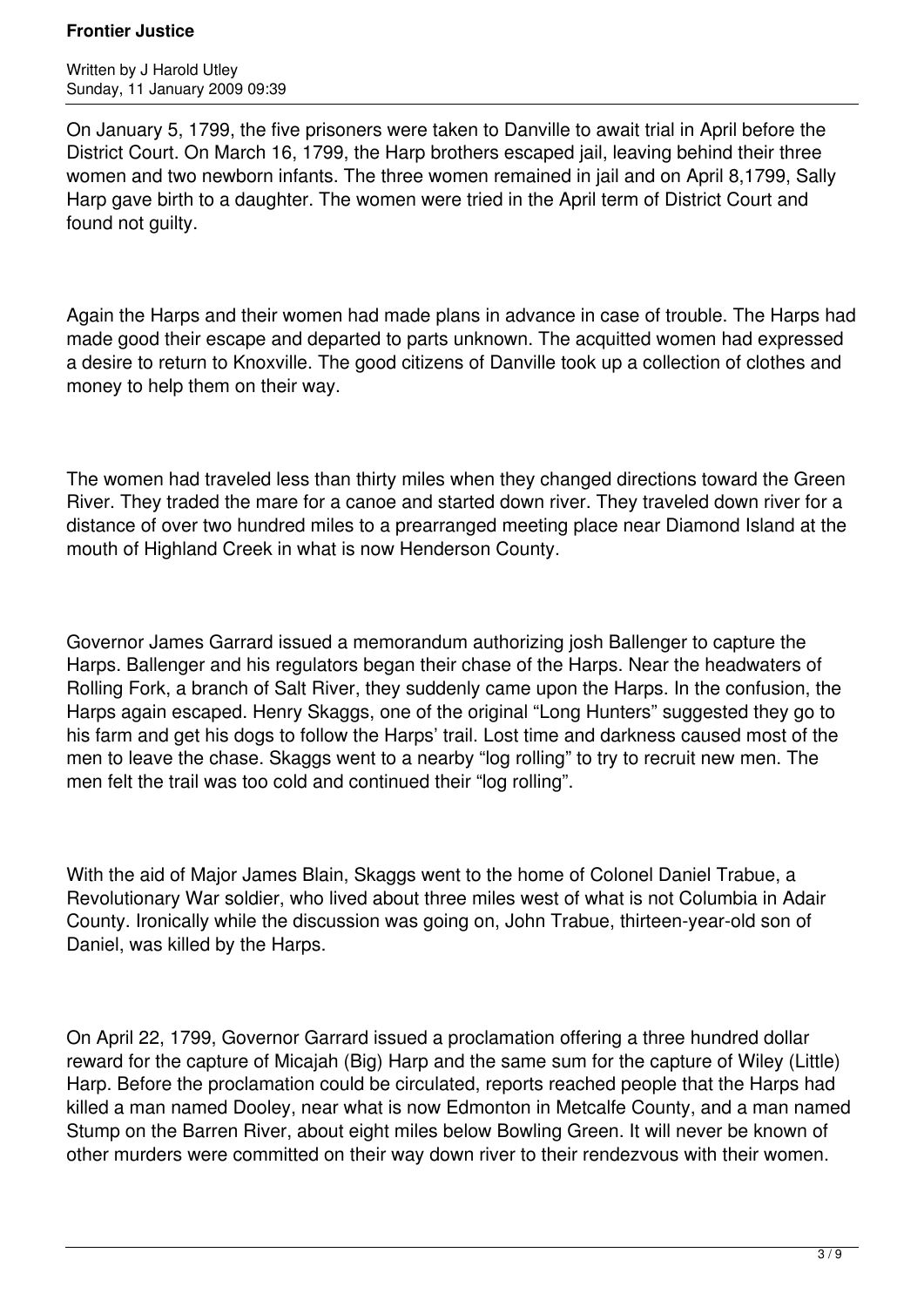An outlaw and river pirate by the name of Samuel mason had been operating near Diamond Island and Highland Creek in what is now Henderson County for several years terrorizing local residents.

A Captain Young, from Mercer County, had organized a group of regulators and was determined to rid western Kentucky of all outlaws including the Harp brothers. Captain Young and his regulators were successful in driving the criminals from Kentucky across the river to Cave-in-Rock, Illinois.

With Mason's outlaws driven away from Diamond Island to Cave-in-Rock, the Harp women continued down river to Cave-in-Rock to join the Harps. It is believed that two of the women returned to the Diamond Island-Red Banks (Henderson) area where they remained.

While at Cave-in-Rock, the Harps committed a murder that was designed to amuse Mason's pirates. A man that had been taken prisoner was stripped naked and tied on a horse. The man and horse were taken to the top of the bluff above the cave. The horse was blindfolded and prodded to cause it o jump. The man and horse fell to their deaths on the rocks at the edge of the river. This act was apparently too cruel even for Mason and his pirates. They forced the Harps to leave Cave-in-Rock.

The Harps apparently left western Kentucky in May, 1799, and traveled through Tennessee to Knoxville, leaving dead bodies along their way. They went into what is now Russell County, Kentucky to visit "old Mr Roberts", father of Susan and Betsy. These two women were claimed as wives of Big Harp.

From here, the Harps headed west, south of Green River, toward Russellville. While rumor had the Harps headed south into west Tennessee, they actually had returned to the Red Banks (Henderson) area. They had rented a log cabin on Canoe Creek, about eight miles south of Red Banks.

John Slover lived about one mile from the cabin rented by the Harps. One day Slover was hunting near Robertson's Lick, and after killing a bear, was leisurely returning home when he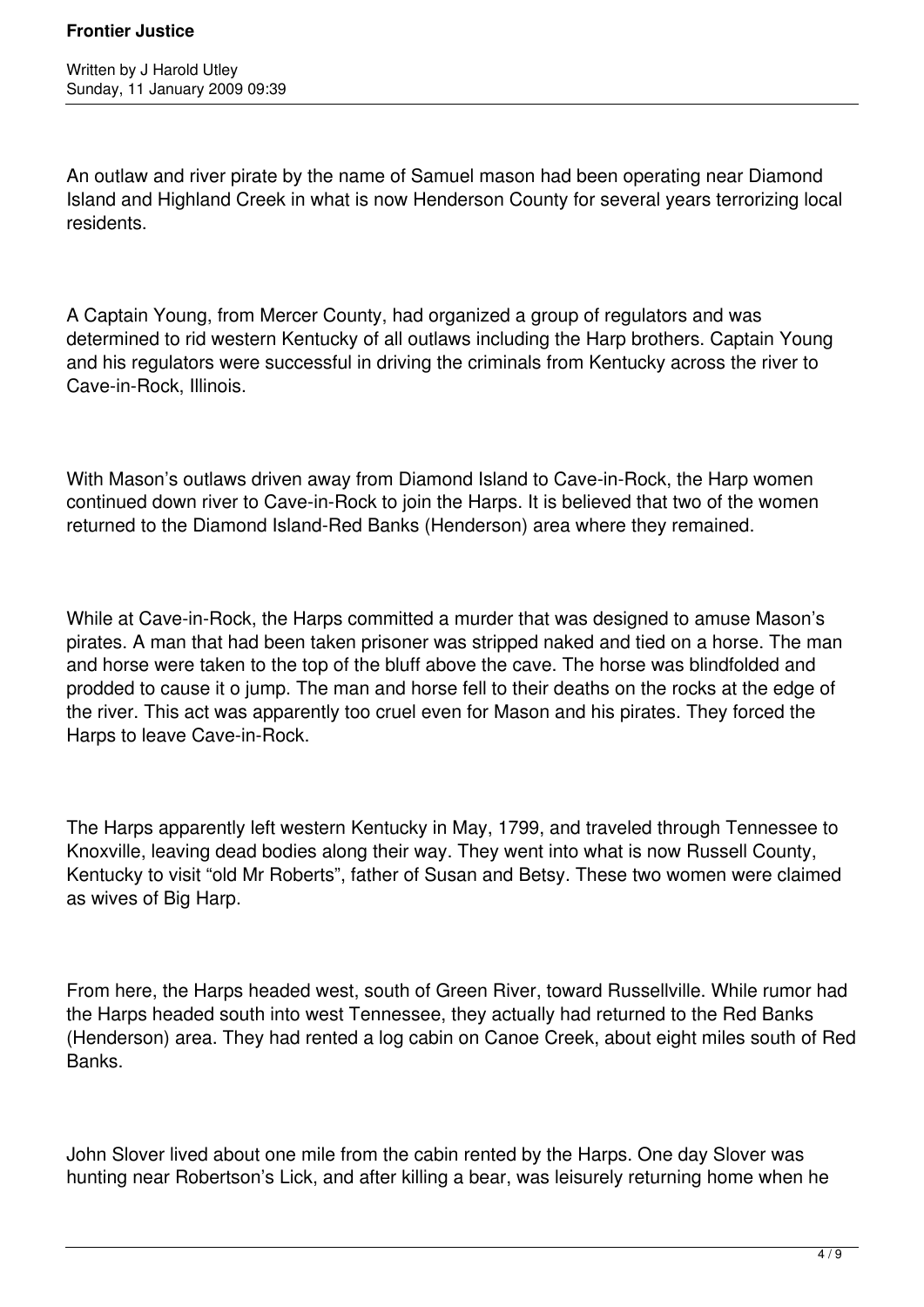Written by J Harold Utley Sunday, 11 January 2009 09:39

heard the snap of a gun that failed to fire. Quickly turning in the direction of the sound, he saw his two new neighbors. Slover spurred his horse and escaped. He reported the incident to General Samuel Hopkins who was living at Red Banks. He ventured the opinion that the two men were the Harp brothers.

A few days later, a man named Trowbridge had been to Robertson's Lick to obtain salt. He was supposed to carry salt to a farm on the Ohio River near the mouth of Highland Creek. Trowbridge never returned. The mystery was solved a few months later when one of the Harp women let the facts be known.

When General Hopkins and a posse went to the Harp cabin, Slover did not recognize the Harps and they were able to escape. The next day the Harps joined the women and traveled south about fifteen miles to the cabin of James Tompkins, on Deer Creek, not far from Steuben's Lick. The Harps passed themselves as Methodist preachers. Mr Tompkins invited them to supper and Big Harp said a long grace before the meal. The Harps asked Tompkins why he had no venison. He explained that he had no gunpowder to kill game. Big Harp generously gave Tompkins a cup full of gunpowder.

The Harps left Tompkins' cabin and traveled to the cabin of Squire Silas McBee, apparently planning to kill McBee because of his activity in fighting outlaws, Luckily McBee had half dozen or so dogs trained to hunt bear and deer. After a fierce fight with the dogs, the Harps withdrew.

From McBee's cabin they traveled about four miles to the cabin of Moses Stegall. Stegall was not home. The cabin was occupied by Mrs Stegall, her child, and a Major William Love. Love was a surveyor who had come to see Stegall on business.

As was the custom at the time, the Harps were invited to spend the night. The Harp brothers and Love were to sleep in the loft of the cabin. During the night, one of the Harps killed Major love, supposedly for snoring and keeping them awake. The next morning, they killed Mrs Stegall and her child and set fire to the cabin. The cabin site is roughly on the Hopkins-Webster County line and east of KY Hwy 630.

As the Harps left Stegall's cabin, they took Major Love's horse and one belonging to Stegall. They hid along the road thinking that when Squire McBee saw smoke from the burning cabin he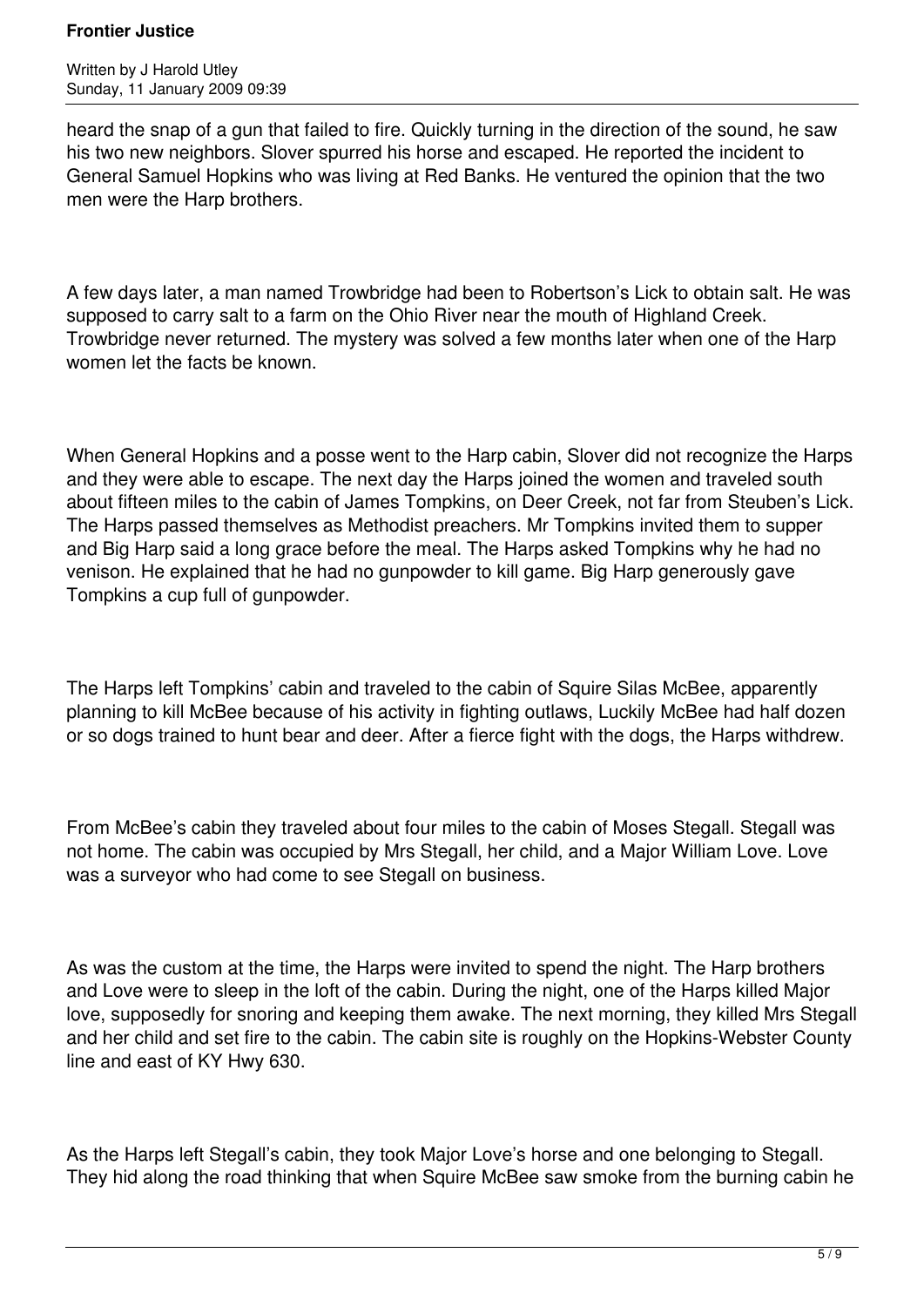would come to investigate and they would have a chance to kill him.

Two men named Hodgens and Gilmore were retuning from Robertson's Lick with their winter supply of salt. The Harps took them captive and accused them of the murders and fires. When told they would appear before Squire McBee, they willingly submitted to arrest. While traveling to McBee;s home, Big Harp shot Gilmore in the head, killing him instantly. Hodgens, seeing this, ran for his life. He was caught by Little Harp, who killed him with his own gun.

The Harps continued in hiding, waiting for a chance to kill McBee. However, John Pyles and four men from Christian County discovered the fire. They proceeded to McBee's home to tell him of their discover. McBee, who knew nothing of the fire, went by a short trail to the home of William Grissom. By luck, McGee escaped the Harps.

McBee, Grisssom and Grissom's family, well armed, rode to the Stegall cabin. Here they discovered the partially burned corpses of Mrs Stegall and Major Love. When they returned to McBee's residence, Moses Stegall rode up. They decided to organize a posse and Stegall rode to Robertson's Lick for volunteers.

From Stegall's cabin the Harps traveled diagonally across what is now Hopkins County, through what is now Madisonville, to Free Henry Ford and crossed Pond River into what is now Muhlenberg County. They camped for the night under an overhang, sometimes called a cave, near a hill that is now called Harp's House.

The posse, composed of Moses Stegall, John Leiper, Matthew Christian, Neville Lindsey, Silas McBee, William Grissom and James Tompkins, began their pursuit of the Harps. The posse had no difficulty tracking the Harps to Pond River.

Unknown to the posse, the Harps had crossed and were camped on the Muhlenberg County side of the river. The posse elected to camp on the Hopkins County side. During the night a light rain fell that was to play an important role in the events of the next day.

The next morning the posse forded Pond River and found two dead dogs that had belonged to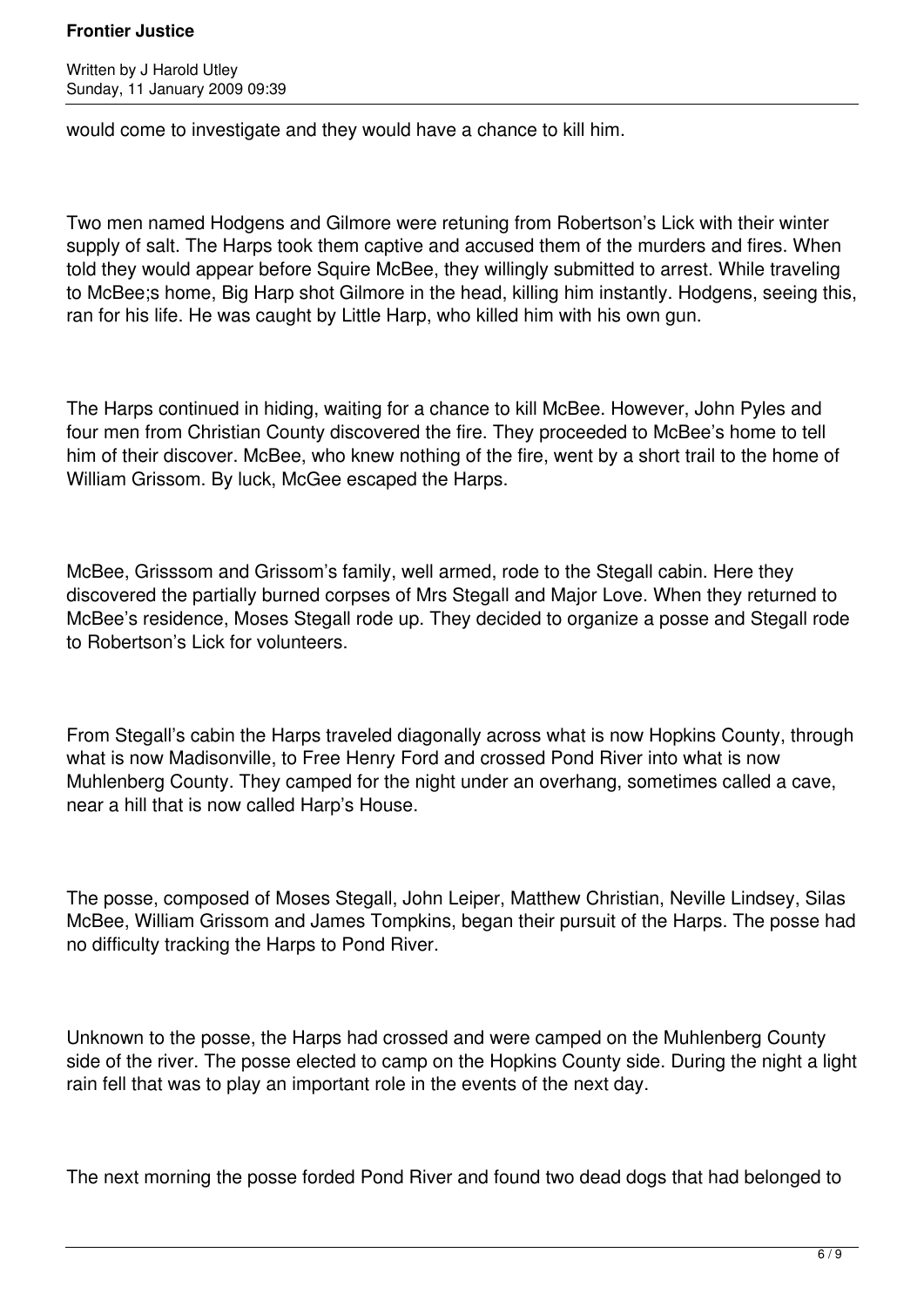Written by J Harold Utley Sunday, 11 January 2009 09:39

Hodgens and Gilmore, on the trail, killed by the Harps. Members of the posse believed that the dogs had been killed only a very short time as their bodies had not swollen from the hot August weather. Squire McBee proposed that the four most expert members of the posse dismount and proceed quietly on foot as rapidly as possible. Leiper, Stegall, Christian and Lindsey would proceed on foot, while McBee, Grissom and Tompkins would follow with the horses.

Unfortunately, a local resident, George Smith, was with the Harps when the posse caught up to the Harps. The posse shot Smith. In the confusion that followed, Big Harp mounted a horse he had taken from Stegall's residence and rode away. Little Harp, on foot, escaped in to the woods.

Members of the posse searched the area and found the Harp's camp with only one of the women present. She told the posse Big Harp had been there and had put his women on horses and left. She pointed out the direction to the posse. In their haste, the posse lost the trail and returned to the camp, accusing the woman of lying about the direction.

Again the posse left on the trail and about two miles from the camp, caught up with Big Harp. They ordered him to stop but he abandoned the women and children and dashed away alone. Leiper fired a shot at Big Harp but missed. He was unable to reload his gun because of a swollen ramrod, from the rain the night before. James Tompkins, believing that Leiper was a better shot, gave his gun, loaded with powder given to him by Big Harp, to Leiper to continue pursuit.

Big Harp, seeing Leiper closing in on him, thinking Leiper's gun was empty, stopped to prime his gun. Leiper took dead aim and fired. The ball struck Big harp in the spine. However, he did not quit. He leveled his gun at Leiper and pulled the trigger but the gun only snapped. Big Harp drew his tomahawk from his belt and waved it to keep away the pursuers. He mounted his horse and rode away. Leiper's horse ran away with Big Harp.

Matthew Christian chased down the runaway hose and returned him to Leiper. They followed the trail through a canebrake and caught up with Big Harp, not more than a half mile away. Big Harp was weak from the loss of blood an they pulled him from his horse.

Big Harp, stretched out on the ground, dying, begged for a drink of water. Leiper took one of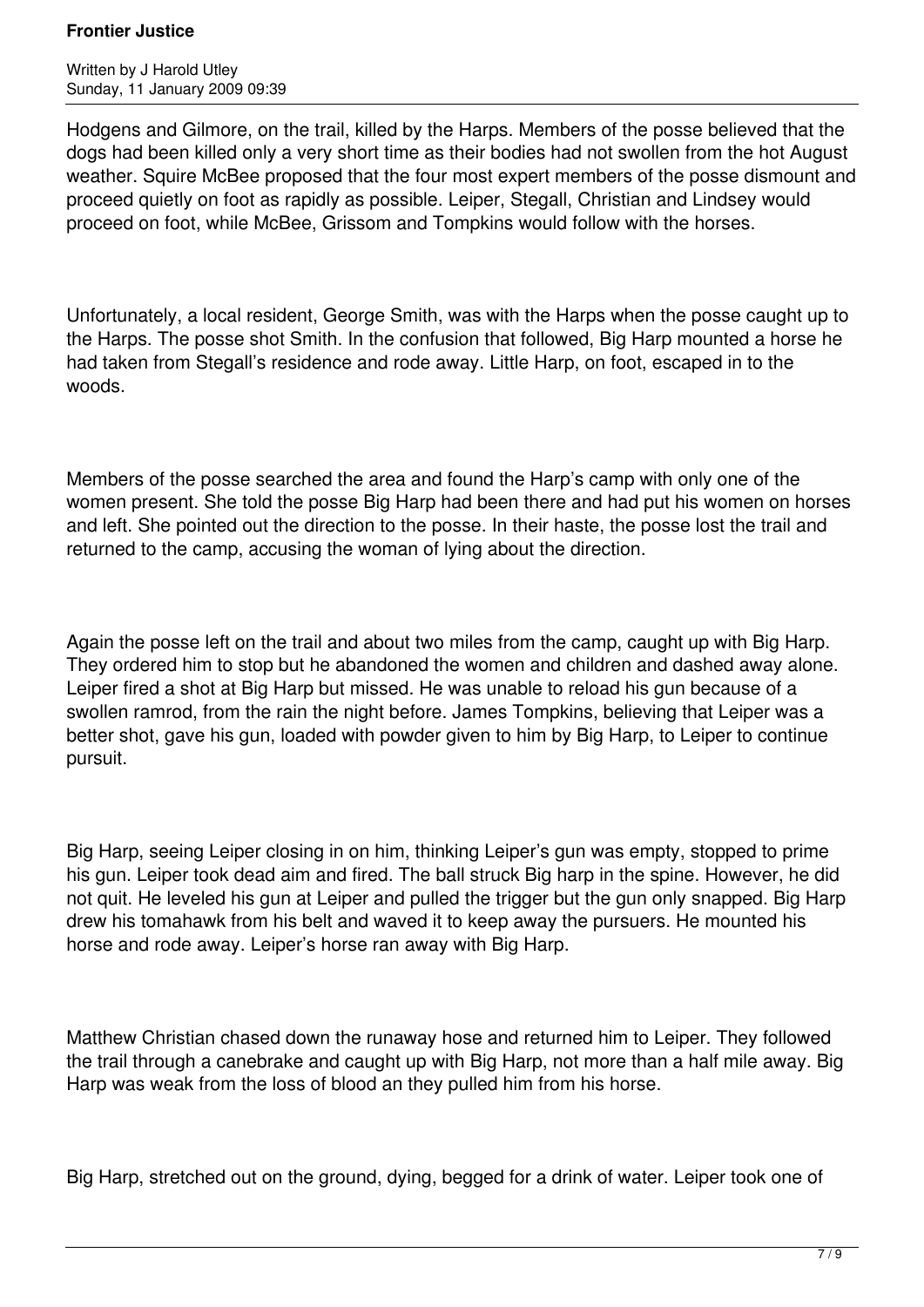Written by J Harold Utley Sunday, 11 January 2009 09:39

Harp's shoes and got him a drink. Stegall, with the knife he had exhibited to Big Harp, cut off the outlaw's head. The head was placed in a saddlebag and carried to the cross-roads about a half mile from Robertson's Lick and placed it on a tree where it remained as a warning to other outlaws. This is the fate of outlaws when caught and "Frontier Justice" is administered.

The Harp women and children were taken to Henderson and jailed. Later they were taken to Russellville for trial. The three women were found not guilty and freed. Sally Rice Harp returned to the Knoxville area with her father. Betsy Roberts Harp married and lived for a while near Russellville and then moved to Tennessee. Susan Roberts Harp remained a single woman and raised her daughter.

Little Harp went to Natchez, Mississippi where without Big Harp, it was too rough for him. He came back up the "Trace" and reunited with Samuel Mason.

Little Harp was using the name John Setton in Mississippi. Little Harp, accompanied by James May, killed Mason to collect the reward offered. When they turned in the head of Mason to authorities they were arrested and John Setton was recognized as Little Harp.

Both Harp and May were tried in Circuit Court in Greenville, Mississippi in January 1804, and found guilty of robbery. They received identical sentences: hung by the neck until dead, dead, dead. The head of one was placed on a pole on the north side of Greenville and the other on a pole on the west side.

Thus ended an era of crime in Western Kentucky, the like which had never occurred before, nor since. Hanging and the severing of the head may seem cruel and unusual but in the words of Archie Bunker, "Capital punishment is a well known detergent to crime".

(For additional reading on the Harps see "The Outlaws of Cave-in-Rock" by Otto Rothert, "Cavern of Crime" by Judy McGee and "Satan's Ferrymen" by W D Snively, Jr and Louanna Furb